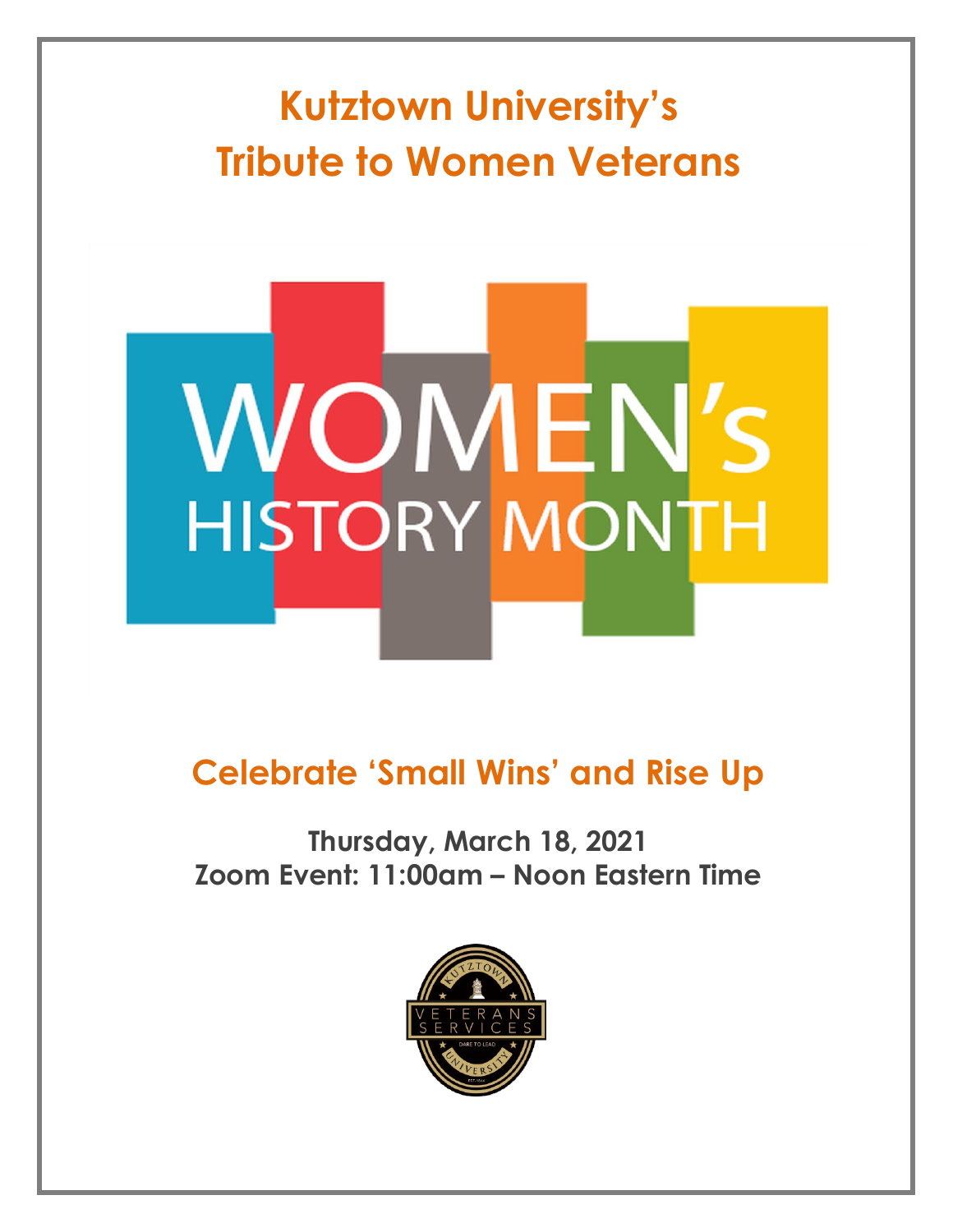#### **10:45AM Pre-Event Photo Collage and Music Selection**

### **11:00AM Opening Program**

#### **Welcome and Introductions**

- Tania Brown-Berringer, Director
- Tatiana Britton, Graduate Assistant
- Melanie Rodriguez, Student Assistant

#### **Women Veterans Awareness**

• Tania Brown-Berringer

#### **11:15AM One Financial Services Military Scholarship for Women Presentation**

• Mr. Jack Morrone Principal and Co-Founder, One Financial Services

#### **11:30AM Keynote Speaker**

• Retired Command Sergeant Major Dr. Karen Archondidis Chief Academic Officer, Army Medical Department NCO Academy Professor, Educational Leadership, Trident University International

#### **12:00PM Closing Remarks and Announcement of Complimentary Gift**

#### **Special Thanks**

- Keynote Speaker Dr. Karen Archondidis
- Mr. Jack Morrone and One Financial Services Team
- Body Art Images Artist SGM Renee Hamilton-McNealy, U.S. Army
- Military and Veterans Affairs Advisory Board Committee Members
- Kutztown University Student Assistants

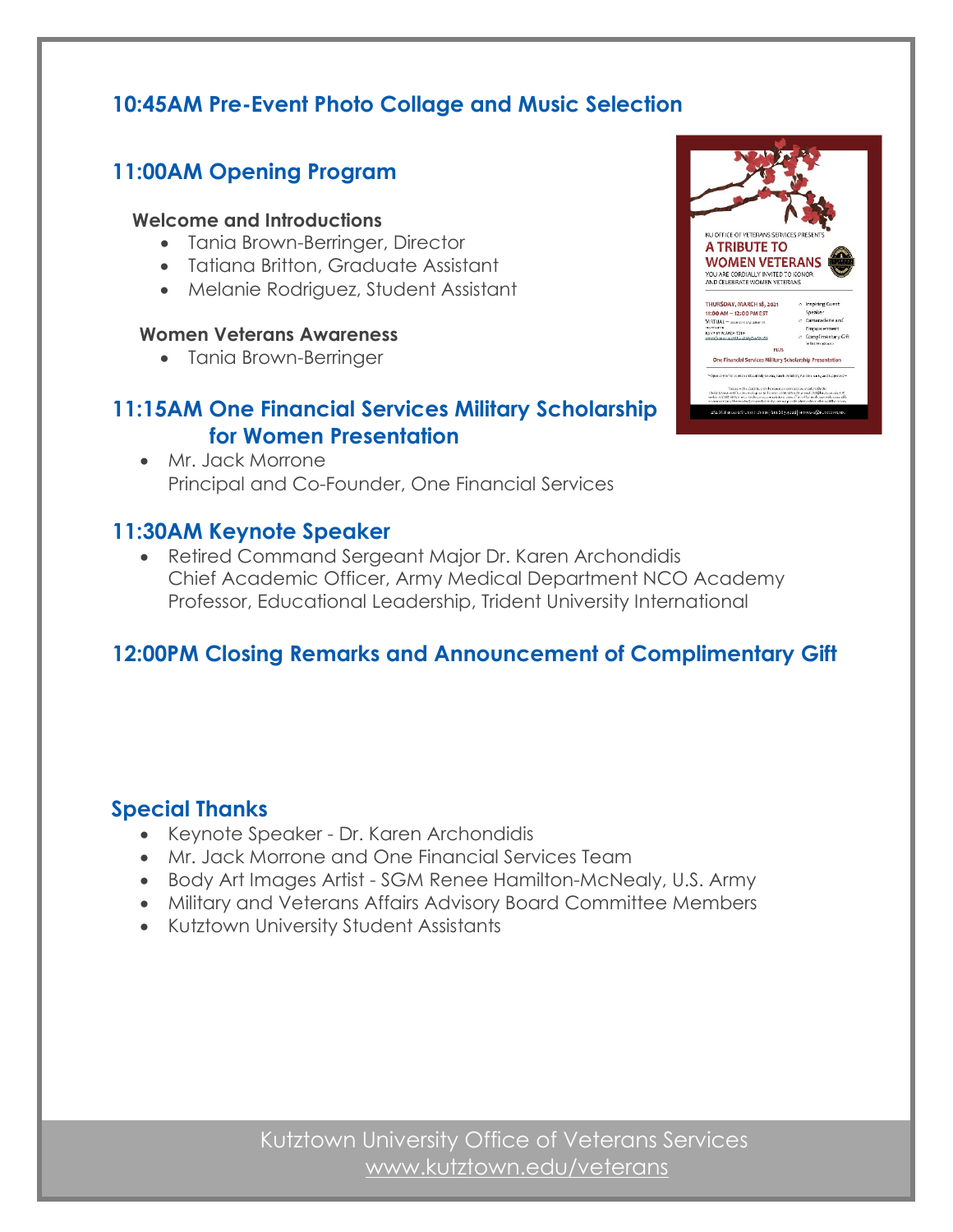## **SPECIAL RECOGNITION**

2021 ONE FINANCIAL SERVICES MILITARY SCHOLARSHIP FOR WOMEN WINNER



# JUNE MCQUEEN

Kutztown University Junior

BSBA Business Administration/ Finance GPA 3.4

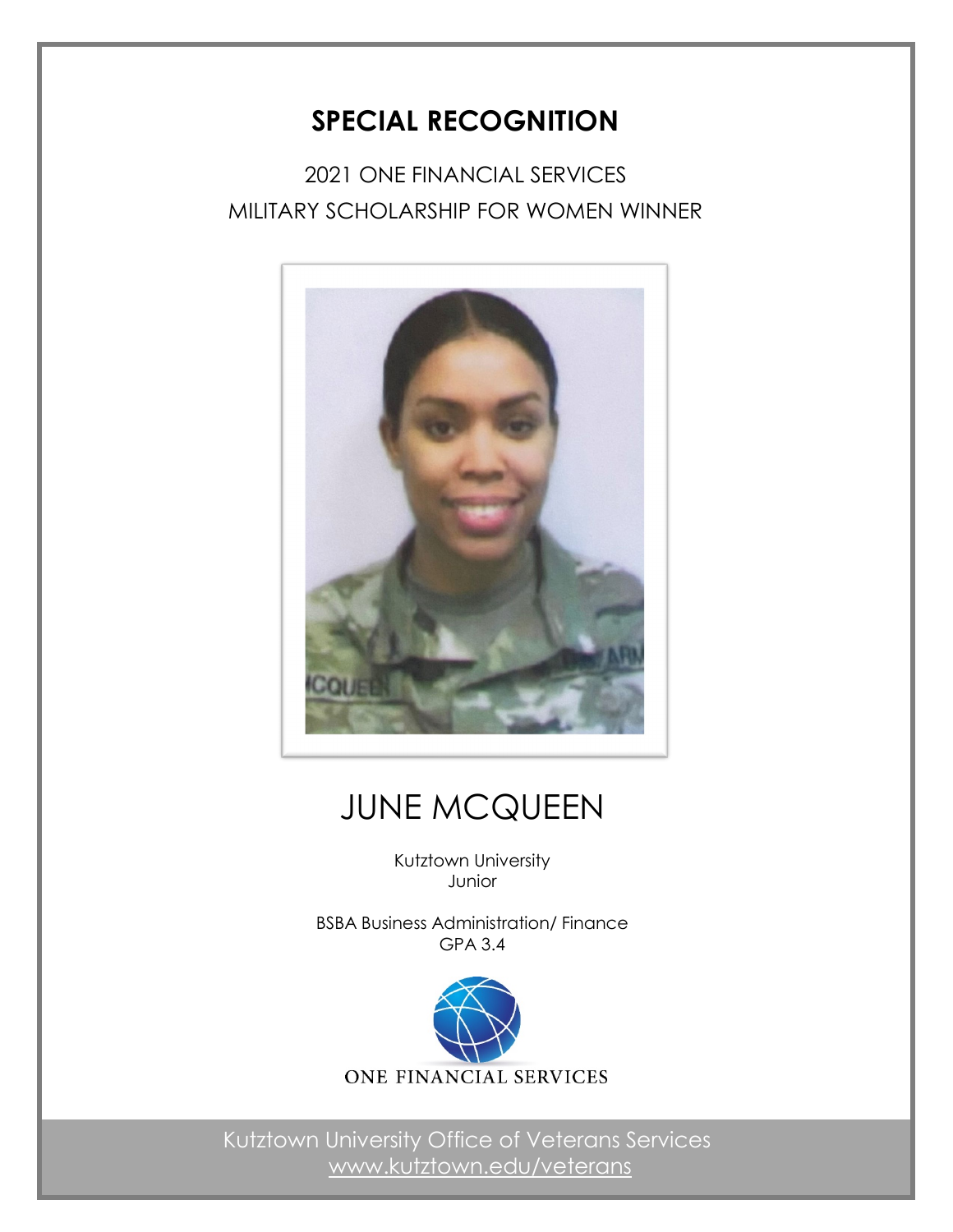## **Keynote Speaker**

Dr. Karen A. Archondidas





**Dr. Karen A. Archondidis** assumed duties as the Deputy Commandant AMEDD NCO Academy on October 11, 2011. Her portfolio includes senior level supervision which consists of two levels of Noncommissioned Officer Education; training more than 9000 students annually. She is also responsible for the oversight and management of operations and serves as the principle advisor to the Commandant, Commanding General and senior officials. Dr. Archondidis provides supervision and oversight for the myriad of programs that influence training and education of the enlisted Soldier.

She enlisted in the Army November 1986 and completed all levels of military training as a Nutrition Care Specialist at Fort Sam Houston, Texas and retired after 25 years on active duty as a Command Sergeant Major and joined the Civilian Corp in 2011. Dr. Archondidis is also an Associate Professor with Trident University's educational leadership program focused on educating Veterans and their Families for life.

Dr. Archondidis has diverse military and civilian education and currently holds a Doctor of Philosophy in Educational Leadership and a Master of Science in Health Science from Trident University International, a Bachelors of Art in Applied Sciences from The University of the Incarnate Word, and an Associate degree from The Institute of Technical Training.

Dr. Archondidis is a Distinguished Member of the AMEDD Regiment, the Order of Military Medical Merit and Alpha Chi.

Dr. Archondidis' awards and decorations include the Legion of Merit, Meritorious Civilian Service Award, Meritorious Service Medal (6OLC), and the Commander's Award for Civilian Service.